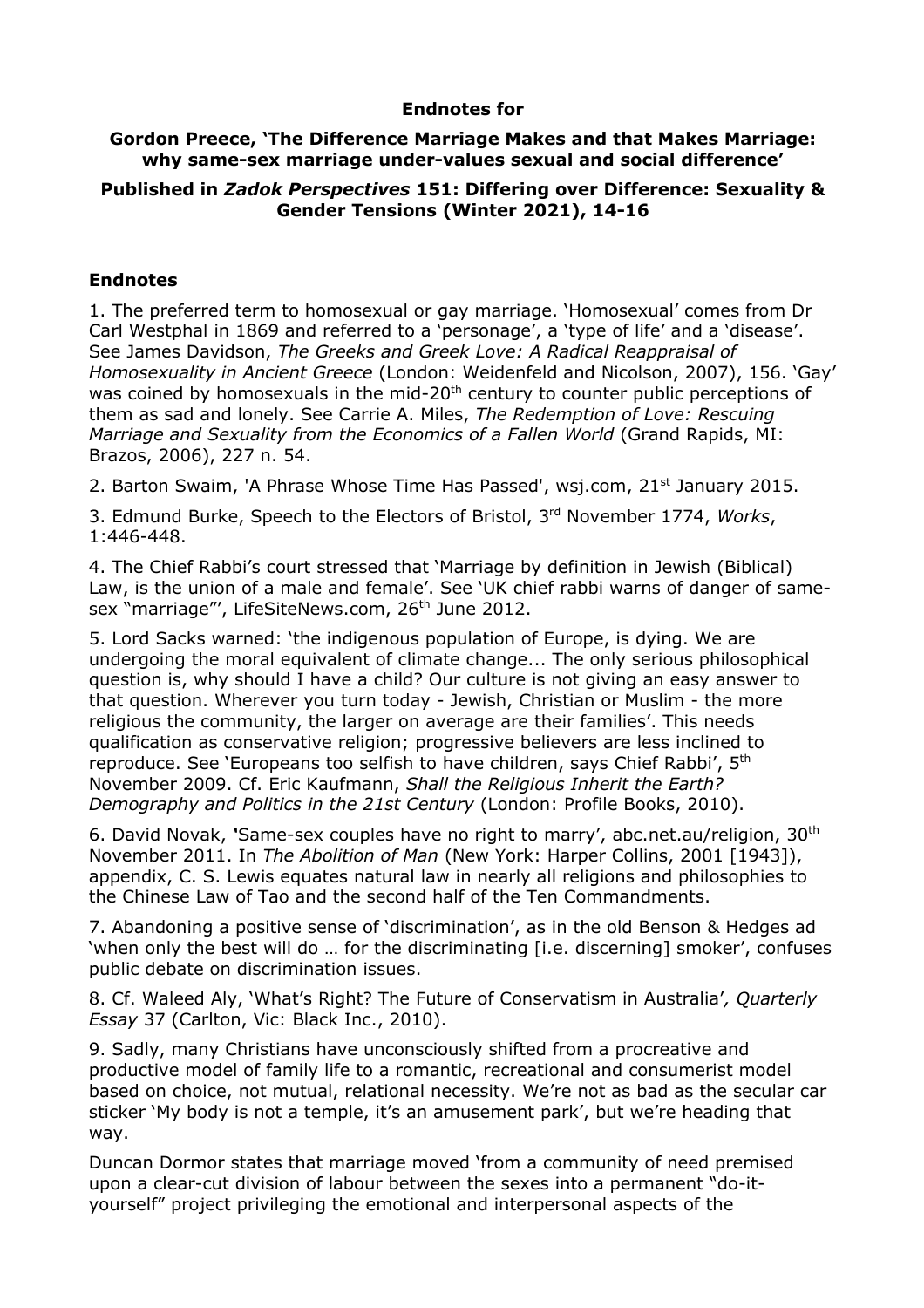relationship'. See his chapter '"Come Live with Me and Be My Love"*:* Marriage, Cohabitation and the Church', in his et al. ed., *Anglicanism the Answer to Modernity*  (New York: Continuum, 2003), 130. Cf. Stanley Hauerwas, *A Better Hope* (Grand Rapids: Brazos Press, 2000), 49, and his challenging proposal to deny church marriage to couples not open to bearing offspring. Likewise, Nicholas Boyle, *Who Are We Now?* (University of Notre Dame, 1999), 59, sees reproduction as the primary form of production around which society should be shaped and sees the LGBTIQ+ movement as a consumer movement. Also see Carrie A. Miles, *The Redemption of Love* (Grand Rapids: Brazos Press, 2006), 131-133, on how the necessity for a sexual division of labour made homosexuality unthinkable and even unnameable for millennia until the 20<sup>th</sup> century saw much of this labour, including reproduction, 'outsourced from the family, now divisible on an individual basis, not requiring sexual complementarity'.

10. For a balanced discussion cautioning that social science cannot decide the samesex marriage or parenting issues, see Denise Cooper-Clarke, 'Are Children Brought Up in Same-Sex Households Disadvantaged?', ethos.org.au/online-resources/Engage-Mail,  $2<sup>nd</sup>$  July 2012.

11. Some homosexuals criticised Elton John, not over his sexuality or ill-treatment of surrogates, but because of his age. One commentator noted: 'this is selfish to the child, whose father will be 80 by the time she gets into high school', cited in Sarah Fitzmaurice, 'Another one on the way!', dailymail.co.uk, 10<sup>th</sup> November 2012. This intuitive sense of an unnatural age gap is suppressed in relation to the unnatural process of same-sex procreation supported by commercial surrogacy.

12. A large Australian study by P. Van de Ven et al. found that an average of 2.8 per cent of gay men were lifelong monogamous. See 'A Comparative Demographic and Sexual Profile of Older Active Homosexual Men', *Journal of Sex Research* 34, 1997, 349-360. Cf. similar U.K. figures from C. H. Mercer et al., 'Behaviourally bisexual men as a bridge population for HIV and sexually transmitted infections? Evidence from a national probability survey', *International Journal of STD and AIDS* 20, 2008, 87-94. R.J. Gagnon cites a study showing that only 8 per cent of homosexual men and 7 per cent of lesbians had a relationship longer than four years. See *The Bible and Homosexual Practice* (Nashville: Abingdon, 2002), 454-459, in n. 191.

13. A later perspective concludes: 'Despite persisting differences in stability linked to minority stress, Joyner and colleagues (2017) note that same-sex relationship stability is less different from heterosexual relationships than in years past. This may reflect the more favorable cultural attitudes toward same-sex couples. As the U.S. continues to progress in legislation that protects all couples regardless of sexual orientation, we would expect these differences to diminish even further'. See Theresa E. DiDonato, 'Are Same-Sex or Heterosexual Relationships More Stable?', psychologytoday.com/au, 11th October 2017. Similarly, Michael J. Rosenfeld found that 'Married couples are dramatically more likely to stay together than unmarried couples ... Despite the declining universality of marriage in the US for heterosexual couples (Amato et al., 2007; Cherlin, 2004), marriage is a uniquely important predictor of couple stability, for both heterosexual and same-sex couples'. See 'Couple Longevity in the Era of Same-Sex Marriage in the U.S.', *Journal of Marriage and Family* 76 (2014), web.stanford.edu, 905-918. Swedish studies are less conclusive but find lesbian relationships less stable. See for example Martin Kolk and Gunnar Andersson, 'Two Decades of Same-Sex Marriage in Sweden: A Demographic Account of Developments in Marriage, Childbearing, and Divorce', *Demography* 57 (2020), link.springer.com, 147–169.

14. Brian T. Trainor says in *Christ, Society and the State* (Adelaide: AFT, 2010), 247- 251, that 'Talk of homosexual "families", however heroic and caring particular couples